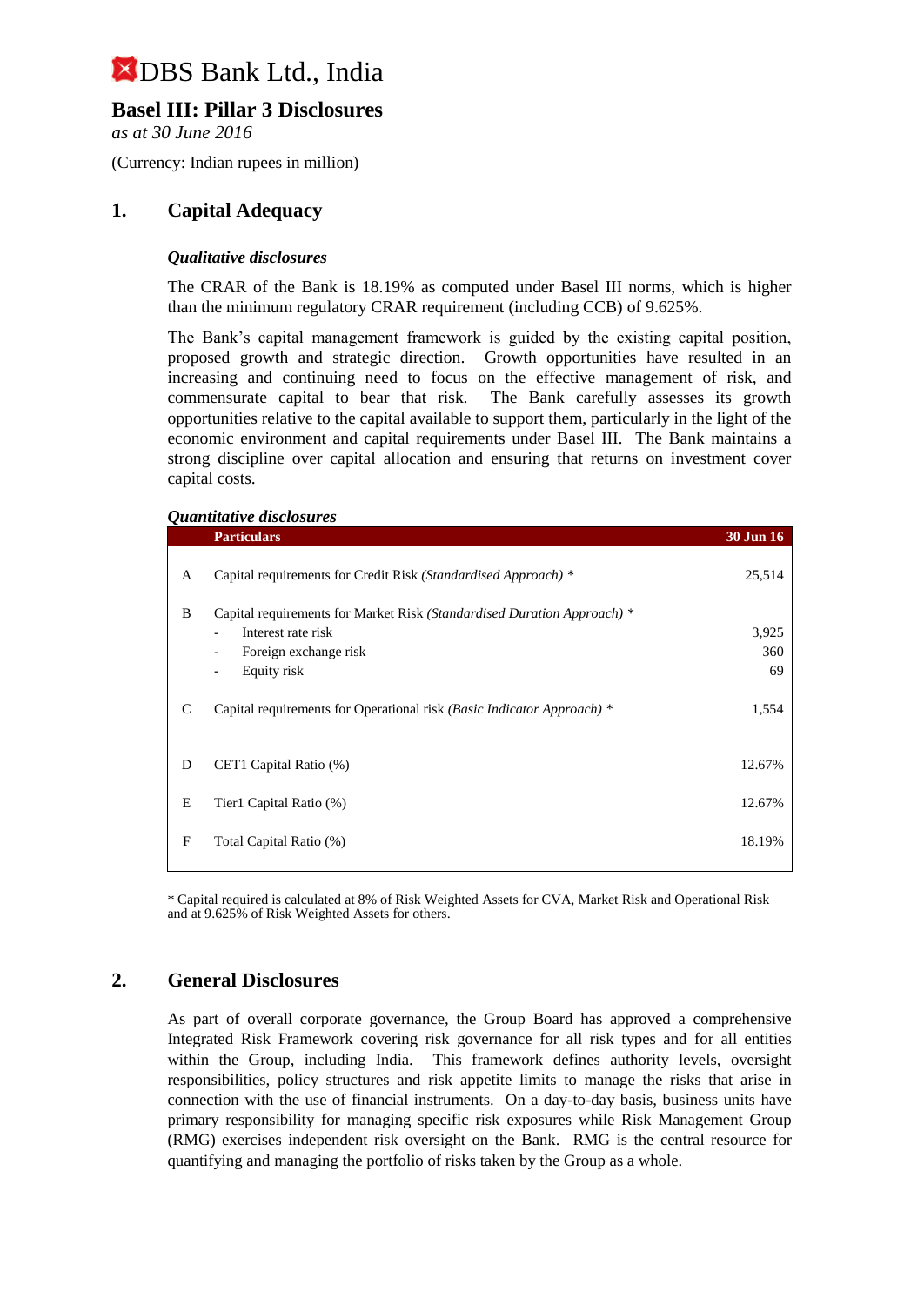### **Basel III: Pillar 3 Disclosures**

*as at 30 June 2016*

(Currency: Indian rupees in million)

### **2. General Disclosures** *(Continued)*

#### *A) General Disclosures for Credit Risk*

#### *Qualitative Disclosures*

#### **Credit Risk Management Policy**

The credit policies and basic procedures of the Bank relating to its lending activities are contained in the Local Credit / Loan Policy of the Bank, Core Credit Policy at Singapore and the Credit Manual. These are based on the general credit principles, directives / guidelines issued by the RBI from time to time as well as instructions and guidelines of DBS Bank Ltd, Singapore (hereinafter referred to as 'the Head Office'). In the unlikely event of any conflict amongst the RBI guidelines and Head Office Guidelines, the more conservative policy / guideline is followed.

The Core Credit Policy and the Credit / Loan policy outlines the Bank's approach to Credit Risk Management and sets out the rules and guidelines under which the Bank would develop and grows its lending business. These policies provide guidance to the Bank's Corporate Banking, SME Banking and Financial Institutions Group to manage the growth of their portfolio of customer assets in line with the Bank's credit culture and profitability objectives, taking into account the capital needed to support the growth.

Supplementary policies to the main Core Credit Policy and the Credit / Loan policy have also been laid out, for certain types of lending and credit-related operations. These include subject specific policies relating to risk ratings, Default policy, Specialized Lending etc., as well as guidelines for Real Estate lending, NBFC lending, hedging of FX exposures, credit risk mitigation, sectoral and individual / group borrower limits, bridge loans, bill discounting, etc.

The Credit Risk management approach for Consumer banking business is derived from the Consumer Banking Credit Risk Policy (CBCRP), supplemented by the Risk Acceptance Criteria (RACs). These policies provide guidance on various aspects such as Policy Governance, Roles & Responsibilities, Credit Approval, Credit Management Process, evaluation of higher Risk Credits etc.

Responsibility for monitoring post-approval conditions resides with the Credit Control Unit (CCU), which reports in to Head of CCU in Singapore, with local oversight of the Senior Risk Executive (SRE) in India. The responsibility for risk reporting is with the Credit Risk - COO team which reports to the SRE in India. The Risk Based Supervision (RBS) submission to RBI contains further details on the same.

Advances are classified into performing and non-performing advances (NPAs) as per RBI guidelines. NPA's are further classified into sub-standard, doubtful and loss assets based on the criteria stipulated by RBI.

| <b>Credit Exposure</b> |                  |
|------------------------|------------------|
| <b>Particulars</b>     | <b>30 Jun 16</b> |
| Fund Based *           | 224.596          |
| Non Fund Based **      | 185.821          |

#### *Quantitative Disclosures*

\* Represents Gross Advances and Bank exposures.

\*\* Represents trade and unutilized exposures after applying credit conversion factor and Credit equivalent of FX/derivative exposures.

The Bank does not have overseas operations and hence exposures are restricted to the domestic segment.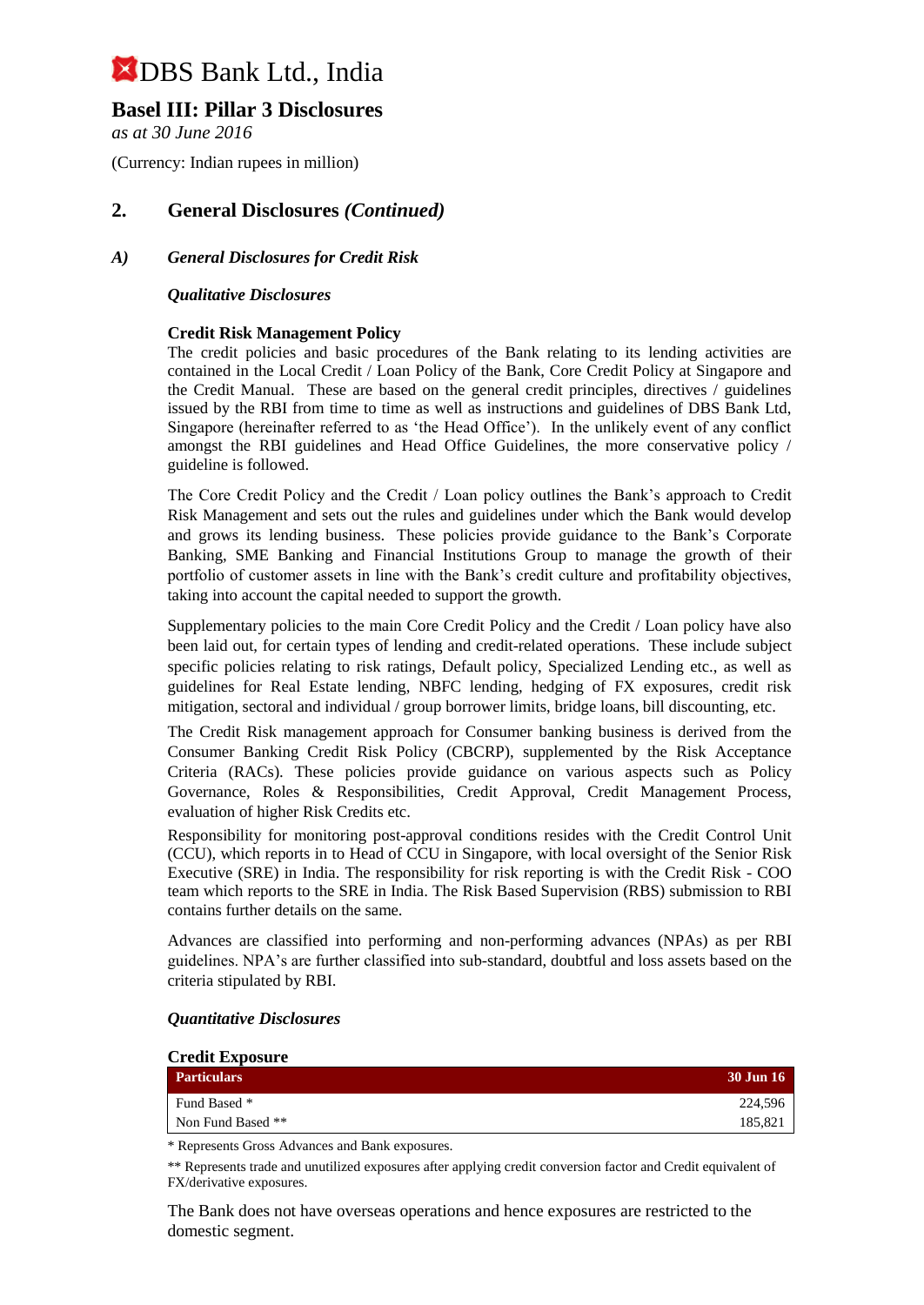### **Basel III: Pillar 3 Disclosures**

*as at 30 June 2016*

(Currency: Indian rupees in million)

### **2. General Disclosures** *(Continued)*

#### *Quantitative Disclosures (Continued)*

### **Industry wise Exposures (Fund Based exposures)**

| <b>Industry</b>                                                                  | <b>30 Jun 16</b> |
|----------------------------------------------------------------------------------|------------------|
| Bank *                                                                           | 64,498           |
| Construction                                                                     | 22,045           |
| Infrastructure - Energy - others                                                 | 13,689           |
| Chemicals and Chemical Products (Dyes, Paints, etc.) - Drugs and Pharmaceuticals | 10,438           |
| Infrastructure - Telecommunication                                               | 9,626            |
| Basic Metal & Metal products - Iron and Steel                                    | 9,164            |
| Chemicals and Chemical Products (Dyes, Paints, etc.) - Fertilisers               | 8,003            |
| Mining and Quarrying - Others                                                    | 6,896            |
| Vehicles, Vehicle Parts and Transport Equipments                                 | 6,498            |
| Non-Banking Financial Institutions/Companies                                     | 6,320            |
| Petroleum (non-infra), Coal Products (non-mining) and Nuclear Fuels              | 5,270            |
| Chemicals and Chemical Products (Dyes, Paints, etc.) - Others                    | 5,180            |
| Food Processing - Edible Oils and Vanaspati                                      | 5,136            |
| Paper and Paper Products                                                         | 3,884            |
| <b>Trading Activity</b>                                                          | 3,587            |
| Home Loans                                                                       | 3,552            |
| Infrastructure - Transport - Roadways                                            | 3,520            |
| Water sanitation                                                                 | 3,363            |
| All Engineering - Others                                                         | 3,259            |
| Rubber, Plastic and their Products                                               | 2,893            |
| All Engineering - Electronics                                                    | 2,768            |
| Food Processing - Others                                                         | 2,766            |
| Infrastructure - Electrcity (generation-transportation and distribution)         | 2,646            |
| <b>Transport Operators</b>                                                       | 2,345            |
| <b>Beverages</b>                                                                 | 2,292            |
| Other Industries                                                                 | 2.143            |
| Computer Software                                                                | 1,947<br>1,929   |
| <b>Metal and Metal Products</b><br>Other Services                                | 978              |
| Social & Commercial Infrastructure                                               | 972              |
| Professional Services                                                            | 918              |
| Textiles - Cotton                                                                | 760              |
| Coal                                                                             | 749              |
| Textiles - Others                                                                | 734              |
| Wood and Wood Products                                                           | 733              |
| Loan Against Property                                                            | 636              |
| Tourism, Hotel and Restaurants                                                   | 559              |
| Tea                                                                              | 511              |
| Glass & Glassware                                                                | 349              |
| Aviation                                                                         | 274              |
| Leather and Leather products                                                     | 240              |
| Retail Trade                                                                     | 164              |
| Sugar                                                                            | 145              |
| Cement and Cement Products                                                       | 105              |
| Wholesale Trade (other than Food Procurement)                                    | 64               |
| Coffee                                                                           | 48               |
| <b>Total Credit Exposure (fund based)</b>                                        | 224,596          |

\* Includes advances covered by Letters of Credit issued by other Banks.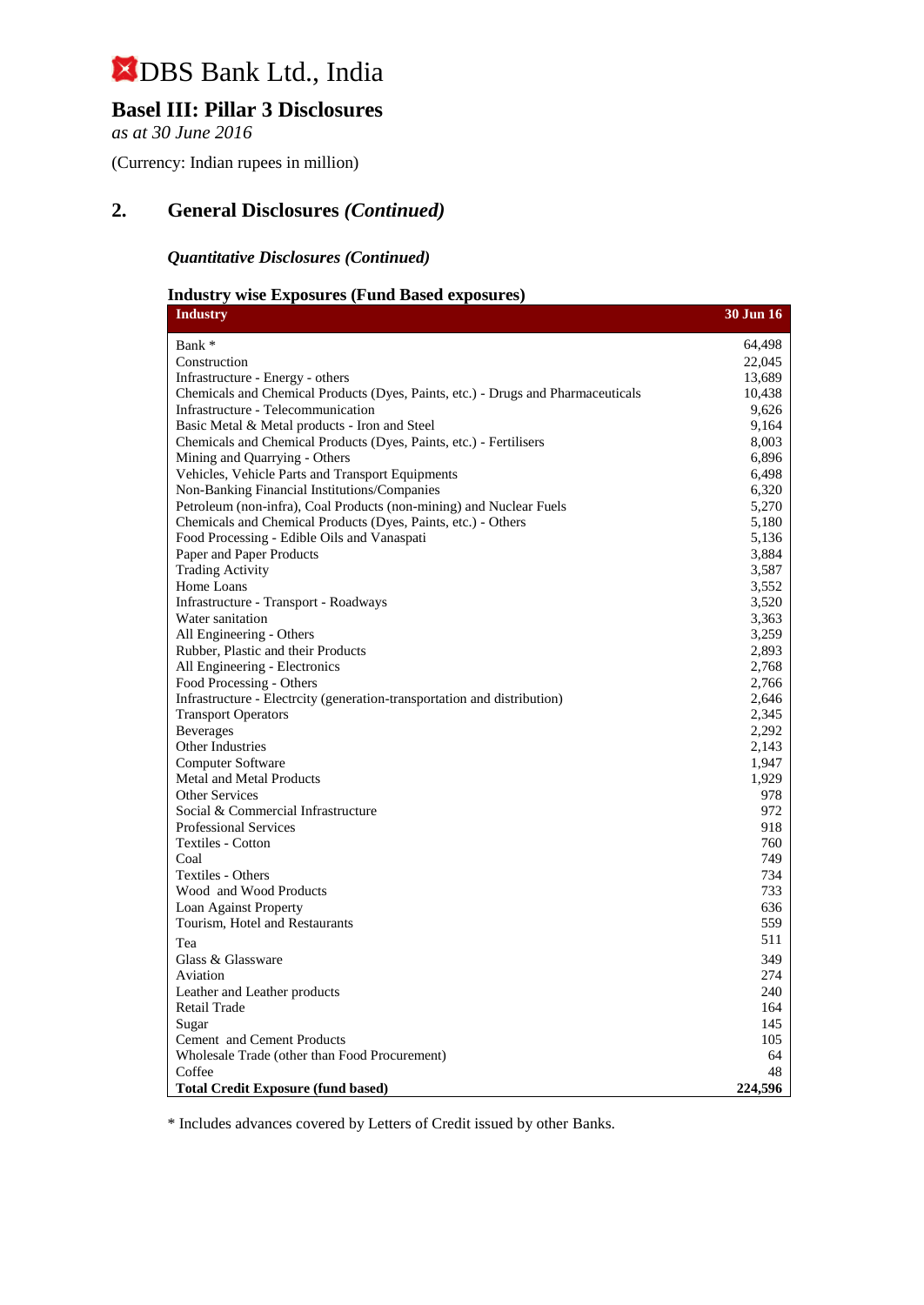### **Basel III: Pillar 3 Disclosures**

*as at 30 June 2016*

(Currency: Indian rupees in million)

### **2. General Disclosures** *(Continued)*

*Quantitative Disclosures (Continued)*

### **Industry wise Exposures (Non - Fund Based exposures)**

| <b>Industry</b>                                                                  | 30 Jun 16 |
|----------------------------------------------------------------------------------|-----------|
| <b>Banks</b>                                                                     | 68,776    |
| <b>Financial Institutions</b>                                                    | 29,858    |
| <b>Metal and Metal Products</b>                                                  | 7,807     |
| <b>Trading Activity</b>                                                          | 6,462     |
| Infrastructure - Energy - Oil/Gas/Liquefied Natural Gas (LNG) storage facility   | 6,268     |
| Non-Banking Financial Institutions/Companies                                     | 5,644     |
| Petroleum (non-infra), Coal Products (non-mining) and Nuclear Fuels              | 5,543     |
| Other Services                                                                   | 5,420     |
| Infrastructure - Electricity (generation-transportation and distribution)        | 5,124     |
| Other Industries                                                                 | 5,041     |
| Infrastructure - Transport - Ports                                               | 4,707     |
| Vehicles, Vehicle Parts and Transport Equipments                                 | 3,905     |
| All Engineering - Others                                                         | 3,210     |
| Chemicals and Chemical Products (Dyes, Paints, etc.) - Others                    | 3,013     |
| Infrastructure - Energy - others                                                 | 2,871     |
| Chemicals and Chemical Products (Dyes, Paints, etc.) - Fertilisers               | 2,844     |
| Construction                                                                     | 2,669     |
| Infrastructure - Telecommunication                                               | 2,402     |
| Computer Software                                                                | 1,914     |
| Rubber, Plastic and their Products                                               | 1,456     |
| Basic Metal & Metal products - Iron and Steel                                    | 1,244     |
| Food Processing - Edible Oils and Vanaspati                                      | 1,023     |
| <b>Cement</b> and Cement Products                                                | 987       |
| Chemicals and Chemical Products (Dyes, Paints, etc.) - Drugs and Pharmaceuticals | 968       |
| Mining and Quarrying - Others                                                    | 900       |
| All Engineering - Electronics                                                    | 768       |
| <b>Retail Others</b>                                                             | 726       |
| Paper and Paper Products                                                         | 646       |
| Professional Services                                                            | 469       |
| Infrastructure - Transport - Roadways                                            | 466       |
| <b>Beverages</b>                                                                 | 408       |
| Petro-chemicals                                                                  | 387       |
| Food Processing - Others                                                         | 354       |
| Wholesale Trade (other than Food Procurement)                                    | 299       |
| Textiles - Others                                                                | 285       |
| Wood and Wood Products                                                           | 273       |
| Glass & Glassware                                                                | 170       |
| <b>Transport Operators</b>                                                       | 169       |
| Food processing - Coffee                                                         | 129       |
| Food Processing - Tea                                                            | 41        |
| Tourism, Hotel and Restaurants                                                   | 40        |
| Agriculture & allied activities                                                  | 40        |
| Food processing - Sugar                                                          | 33        |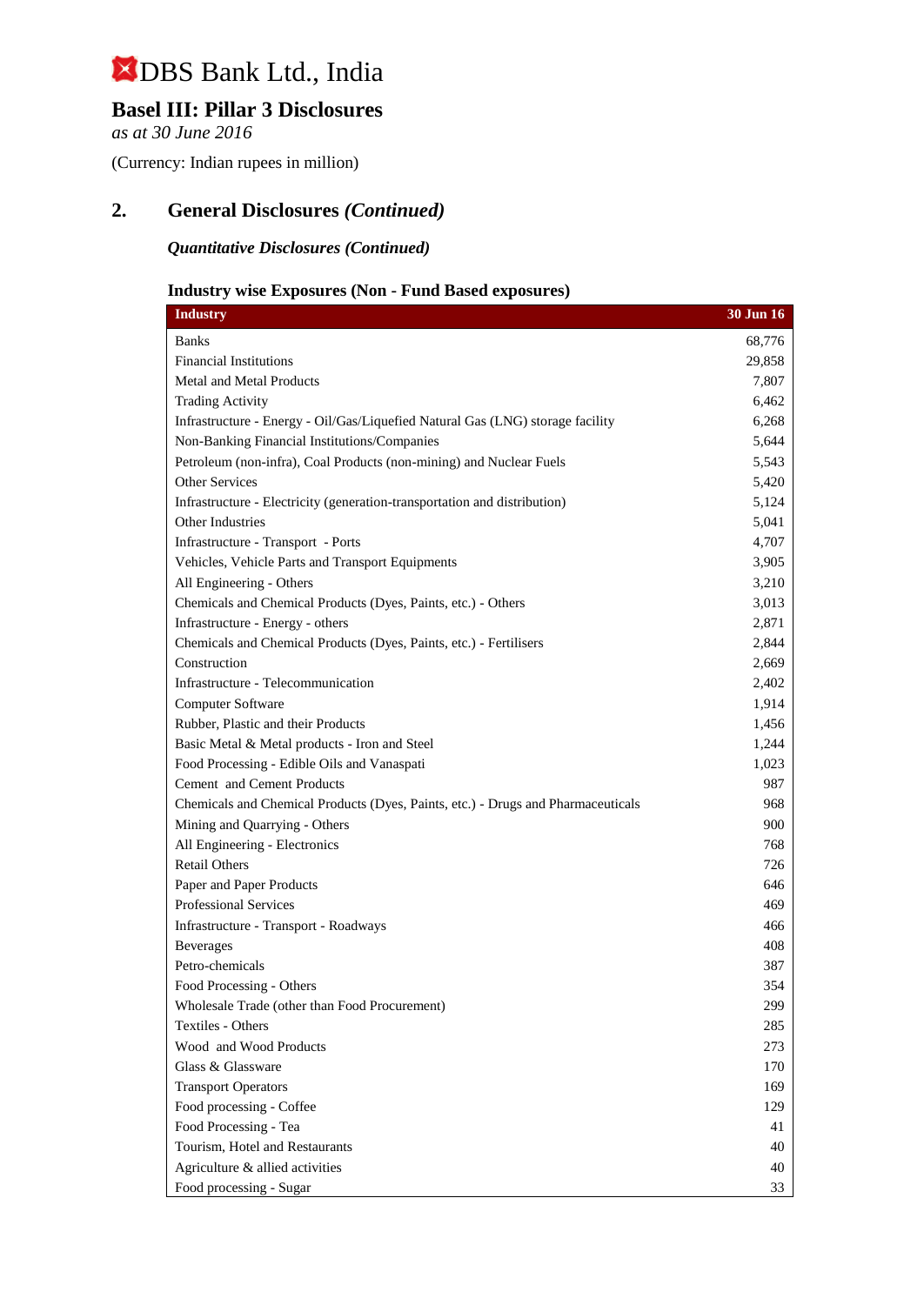### **Basel III: Pillar 3 Disclosures**

*as at 30 June 2016*

(Currency: Indian rupees in million)

### **3. General Disclosures** *(Continued)*

#### *Quantitative Disclosures (Continued)*

### **Industry wise Exposures (Non - Fund Based exposures)**

| <b>Industry</b> <i>(Continued)</i>            | <b>30 Jun 16</b> |
|-----------------------------------------------|------------------|
| Infrastructure - Water sanitation             | 28               |
| Infrastructure - Others                       | 19               |
| Textiles - Spinning Mills                     | 13               |
| Leather and Leather products                  |                  |
| <b>Total Credit Exposure (non-fund based)</b> | 185.821          |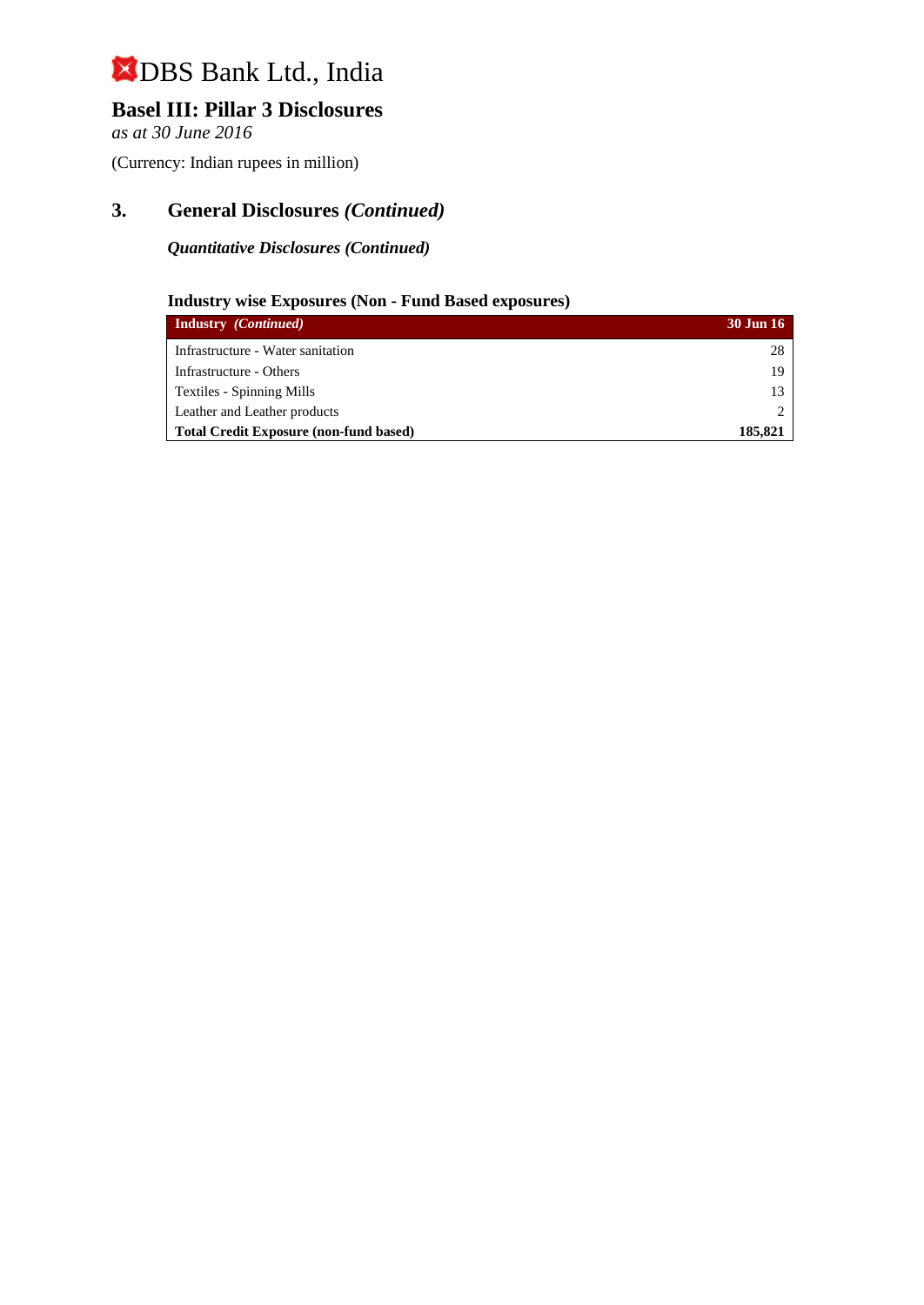### **Basel III: Pillar 3 Disclosures**

*as at 30 June 2016*

(Currency: Indian rupees in million)

### **2. General Disclosures** *(Continued)*

#### **Maturity of Assets as at 30 June 2016**

| <b>Particulars</b>   | Cash                         | <b>Balance with RBI</b> | <b>Balance with Banks</b> | <b>Investments</b> | <b>Loans &amp; Advances</b><br>(net of provisions) | <b>Fixed Assets</b>      | <b>Other Assets</b> |
|----------------------|------------------------------|-------------------------|---------------------------|--------------------|----------------------------------------------------|--------------------------|---------------------|
| 1 day                | 48                           | 5,186                   | 4,377                     | 107,692            | 25,856                                             | $\overline{\phantom{a}}$ | 2,321               |
|                      |                              |                         |                           |                    |                                                    |                          |                     |
| $2-7$ days           | $\overline{\phantom{a}}$     | 586                     | $\overline{\phantom{a}}$  | 4,769              | 1,845                                              | $\overline{\phantom{a}}$ | 127                 |
| $8-14$ Days          | $\overline{\phantom{a}}$     | 392                     | $\overline{\phantom{a}}$  | 2,050              | 6,113                                              | $\overline{\phantom{a}}$ | 109                 |
| $15-28$ Days         | $\qquad \qquad \blacksquare$ | 468                     | $\overline{\phantom{0}}$  | 2,072              | 15,481                                             | $\overline{\phantom{a}}$ | 331                 |
| 29 Days-3 Months     | $\overline{\phantom{0}}$     | 1,295                   | $\overline{\phantom{a}}$  | 6,693              | 12,334                                             | $\overline{\phantom{a}}$ | 523                 |
| 3–6 Months           | $\overline{\phantom{a}}$     | 102                     | $\overline{\phantom{0}}$  | 2,630              | 34,096                                             | $\overline{\phantom{a}}$ | 369                 |
| $6$ Months $-1$ Year | $\overline{\phantom{0}}$     | 507                     | 1,688                     | 3,569              | 26,629                                             | $\overline{\phantom{a}}$ | 477                 |
| $1-3$ Years          | $\overline{\phantom{0}}$     | 535                     | 1,688                     | 5,390              | 58,943                                             | $\overline{\phantom{a}}$ | 443                 |
| 3-5Years             | $\overline{\phantom{a}}$     | 116                     | 5,064                     | 3,331              | 6,001                                              | $\overline{\phantom{a}}$ | 153                 |
| Over 5Years          | $\overline{\phantom{a}}$     | 3,537                   | $\overline{\phantom{a}}$  | 26,141             | 15,083                                             | 743                      | 49,000              |
| <b>Total</b>         | 48                           | 12,724                  | 12,817                    | 164,336            | 202,381                                            | 743                      | 53,853              |

Note: The same maturity bands as used for reporting positions in the ALM returns have been used by the Bank.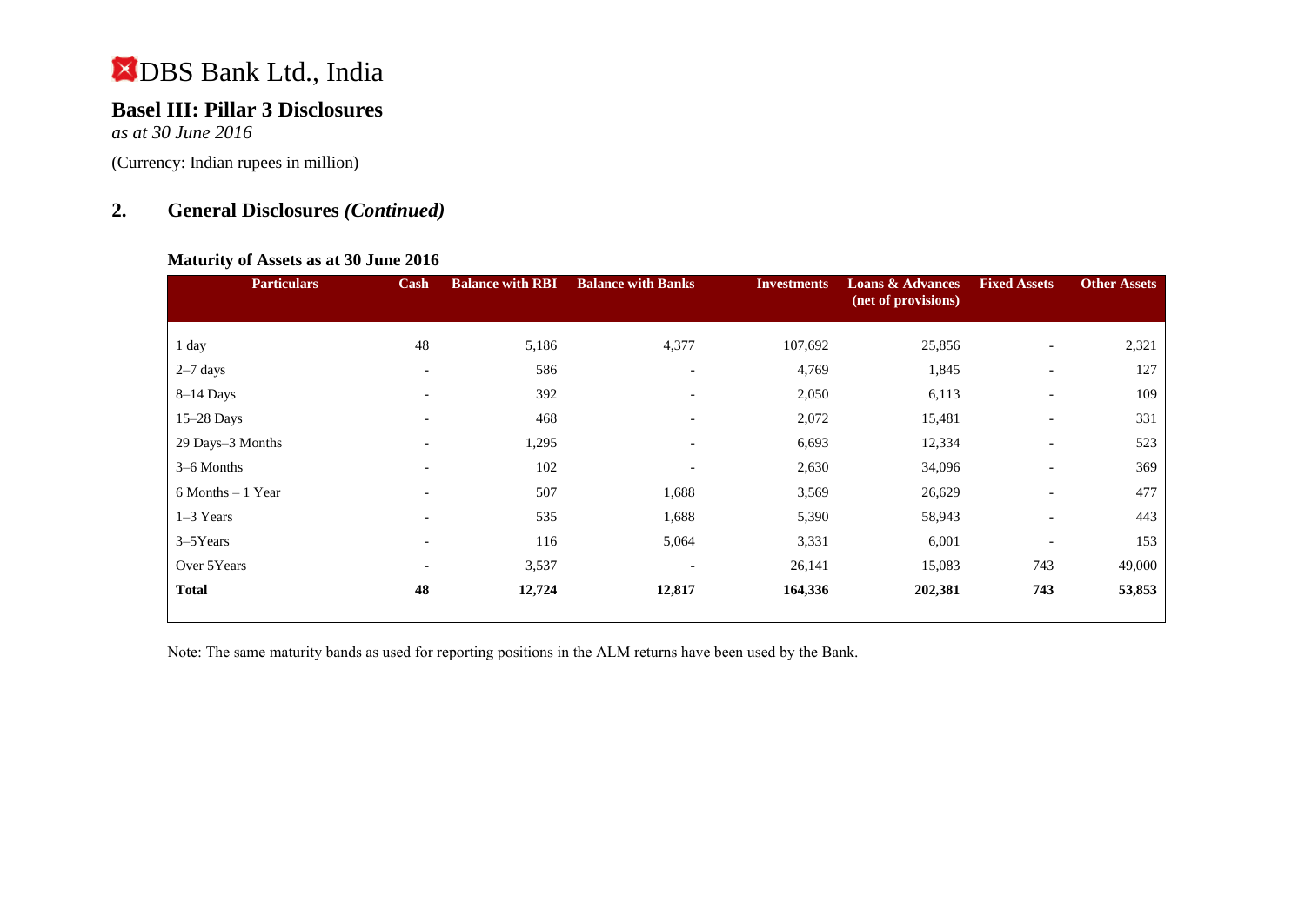### **Basel III: Pillar 3 Disclosures** *(Continued)*

*as at 30 June 2016*

(Currency: Indian rupees in million)

### **2. General Disclosures** *(Continued)*

### **Classification of NPA's**

| <b>Particulars</b>     | <b>30 Jun 16</b> |
|------------------------|------------------|
|                        |                  |
| Amount of NPAs (Gross) | 15,924           |
| Substandard            | 3,680            |
| Doubtful 1             | 8,081            |
| Doubtful 2             | 3,414            |
| Doubtful 3             | 749              |
| Loss                   |                  |

#### **Movement of NPAs and Provision for NPAs**

|              | <b>Particulars</b>                                         | <b>30 Jun 16</b> |
|--------------|------------------------------------------------------------|------------------|
| $\mathbf{A}$ | Amount of NPAs (Gross)                                     | 15,924           |
| B            | Net NPAs                                                   | 6,687            |
| C            | <b>NPA Ratios</b>                                          |                  |
|              | Gross NPAs to gross advances (%)                           | 7.52%            |
|              | Net NPAs to net advances (%)                               | 3.30%            |
| D            | Movement of NPAs (Gross)                                   |                  |
|              | Opening balance as of the beginning of the financial year  | 16,327           |
|              | <b>Additions</b><br>$\overline{\phantom{0}}$               | 22               |
|              | Reductions on account of recoveries/write - offs           | 425              |
|              | Closing balance                                            | 15,924           |
| E            | Movement of Provision for NPAs                             |                  |
|              | Opening balance as of the beginning of the financial year  | 8,661            |
|              | Provision made during the year<br>$\overline{\phantom{a}}$ | 584              |
|              | Write $-$ offs / Write $-$ back of excess provision        | 8                |
|              | Closing balance                                            | 9,237            |
|              |                                                            |                  |

#### **General Provisions**

In accordance with RBI guidelines, the Bank maintains provision on standard advances, standard derivative exposures and provision on Unhedged Foreign Currency Exposure (UFCE). Movement in general provisions is detailed below

| <b>Particulars</b> |                                                             | <b>30 Jun 16</b> |
|--------------------|-------------------------------------------------------------|------------------|
|                    |                                                             |                  |
|                    | <b>Opening Balance</b>                                      | 1,117            |
| Add:               | Provisions Made During the Year                             | 74               |
| Less:              | Write off / Write back of Excess provisions during the Year |                  |
|                    | <b>Closing Balance</b>                                      | 1,191            |
|                    |                                                             |                  |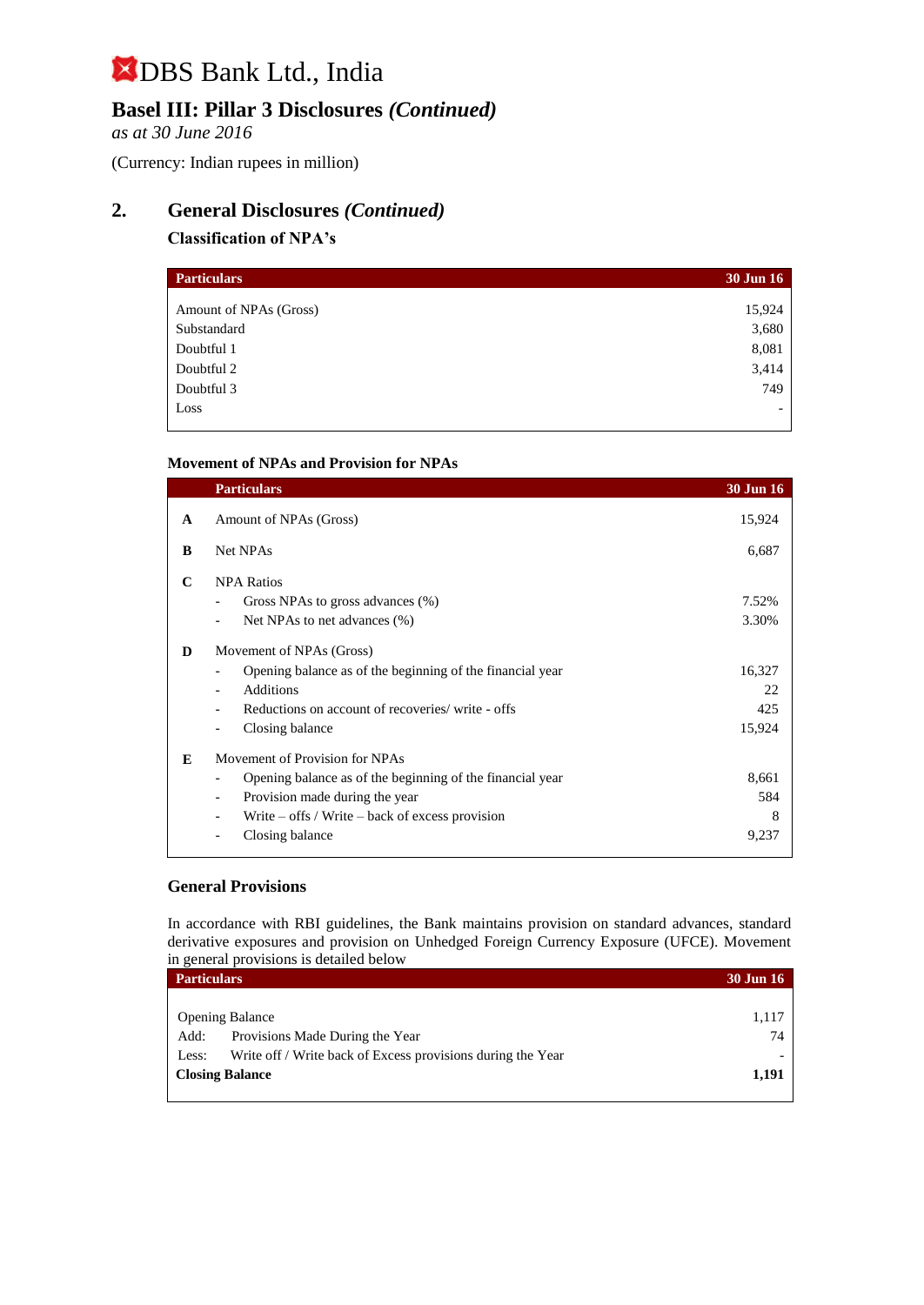### **Basel III: Pillar 3 Disclosures** *(Continued)*

#### *as at 30 June 2016*

#### (Currency: Indian rupees in million)

#### **Amount of Non-Performing Investments and Provision for NPIs**

Non-Performing Investments and Provision for NPIs is given below:

| <b>Particulars</b>                                       | <b>30 Jun 16</b> |
|----------------------------------------------------------|------------------|
| Amount of Non-Performing Investments (Gross)             | 273              |
| Amount of provisions held for non-performing investments | ')4              |

#### **Movement in Provisions held towards Depreciation on Investments**

Movement in Provisions held towards Depreciation on Investments is given below:

| <b>Particulars</b> |                                                             | 30 Jun 16 |
|--------------------|-------------------------------------------------------------|-----------|
|                    | <b>Opening Balance</b>                                      | 24        |
| Add:               | Provisions made during the year                             |           |
| Less:              | Write off / Write back of excess provisions during the year |           |
|                    | <b>Closing Balance</b>                                      |           |

#### **Industry wise Past Due Loans**

| <b>Particulars</b>                                                               | 30 Jun 16 |
|----------------------------------------------------------------------------------|-----------|
| Basic Metal & Metal products - Iron and Steel                                    | 3,576     |
| Paper and Paper Products                                                         | 2,802     |
| Construction                                                                     | 2,197     |
| Infrastructure - Transport - Roads & Bridges                                     | 358       |
| <b>Trading Activity</b>                                                          | 341       |
| Glass & Glassware                                                                | 299       |
| Infrastructure - Energy - Oil/Gas/Liquefied Natural Gas (LNG) storage facility   | 163       |
| Basic Metal & Metal products - Other Metal and Metal Products                    | 75        |
| All Engineering - Electronics                                                    | 61        |
| Chemicals and Chemical Products (Dyes, Paints, etc.) - Drugs and Pharmaceuticals | 33        |
| Tourism, Hotel and Restaurants                                                   | 5         |
| <b>Total</b>                                                                     | 9,910     |

#### **Ageing of Past Due Loans**

| <b>Particulars</b>             | 30 Jun 16 |
|--------------------------------|-----------|
| Overdue upto 30 Days           | 4.688     |
| Overdue between 31 and 60 Days | 3.645     |
| Overdue between 61 and 90 Days | 1.577     |
| <b>Total</b>                   | 9.910     |

The Bank does not have overseas operations and hence amount of NPAs and past due loans are restricted to the domestic segment.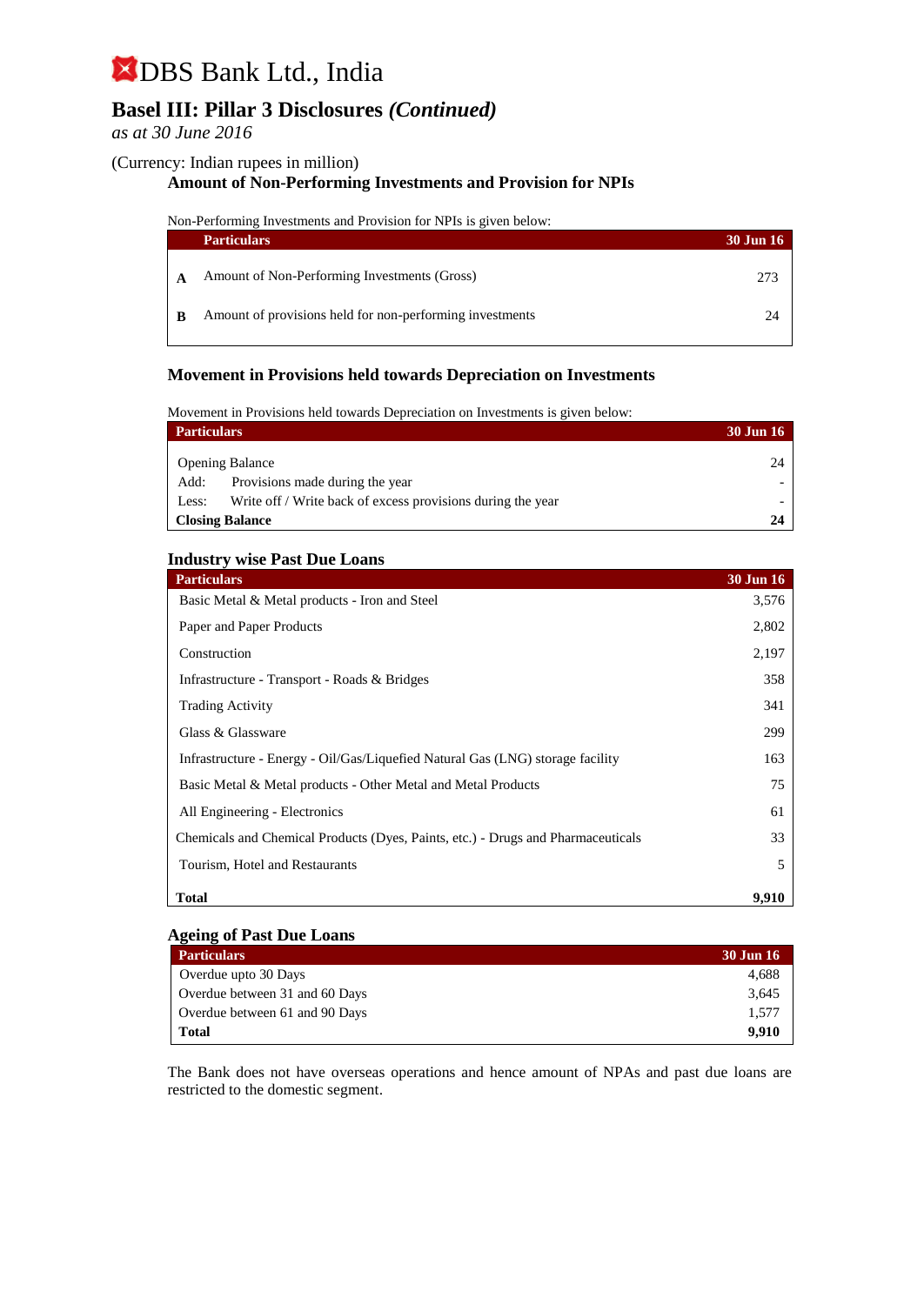### **Basel III: Pillar 3 Disclosures** *(Continued)*

*as at 30 June 2016*

#### (Currency: Indian rupees in million)

| <b>Industry wise NPAs</b>                                               |                  |                  |  |
|-------------------------------------------------------------------------|------------------|------------------|--|
| <b>Particulars</b>                                                      | <b>Amount of</b> | <b>Specific</b>  |  |
|                                                                         | <b>NPA</b>       | <b>Provision</b> |  |
| Water sanitation                                                        | 3,363            | 1,449            |  |
| Basic Metal & Metal products - Iron and Steel                           | 2,308            | 439              |  |
| Infrastructure - Electrity (generation-transportation and distribution) | 1.741            | 1,208            |  |
| All Engineering - Others                                                | 1,267            | 1,183            |  |
| Computer Software                                                       | 947              | 899              |  |
| Social & Commercial Infrastructure                                      | 836              | 647              |  |
| <b>Transport Operators</b>                                              | 802              | 492              |  |
| Infrastructure - Transport - Roadways                                   | 798              | 488              |  |
| Coal                                                                    | 749              | 717              |  |
| Construction                                                            | 713              | 405              |  |
| <b>Textiles - Cotton</b>                                                | 610              | 91               |  |
| Mining and Quarrying - Others                                           | 480              | 360              |  |
| Food Processing - Edible Oils and Vanaspati                             | 316              | 237              |  |
| Chemicals and Chemical Products (Dyes, Paints, etc.) - Drugs and        | 282              | 134              |  |
| Pharmaceuticals                                                         |                  |                  |  |
| All Engineering - Electronics                                           | 218              | 55               |  |
| Food Processing - Others                                                | 214              | 159              |  |
| Textiles - Others                                                       | 147              | 147              |  |
| <b>Beverages</b>                                                        | 86               | 80               |  |
| Infrastructure - Telecommunication                                      | 47               | 47               |  |
| <b>Total</b>                                                            | 15,924           | 9,237            |  |

### **Industry wise General Provisions**

| <b>Particulars</b>                                                               | 30 Jun 16 |
|----------------------------------------------------------------------------------|-----------|
| Financial Institutions / Advances backed by Banks                                | 273       |
| Construction                                                                     | 224       |
| Infrastructure - Energy - Oil/Gas/Liquefied Natural Gas (LNG) storage facility   | 73        |
| Non-Banking Financial Institutions/Companies                                     | 56        |
| <b>Other Services</b>                                                            | 51        |
| Infrastructure - Telecommunication                                               | 44        |
| Chemicals and Chemical Products (Dyes, Paints, etc.) - Drugs and Pharmaceuticals | 42        |
| Vehicles, Vehicle Parts and Transport Equipments                                 | 39        |
| Chemicals and Chemical Products (Dyes, Paints, etc.) - Fertilisers               | 32        |
| Basic Metal & Metal products - Iron and Steel                                    | 31        |
| <b>Trading Activity</b>                                                          | 27        |
| Mining and Quarrying - Others                                                    | 26        |
| <b>Financial Institutions</b>                                                    | 26        |
| Petroleum (non-infra), Coal Products (non-mining) and Nuclear Fuels              | 25        |
| <b>Beverages</b>                                                                 | 20        |
| Food Processing - Edible Oils and Vanaspati                                      | 19        |
| Chemicals and Chemical Products (Dyes, Paints, etc.) - Others                    | 18        |
| Paper and Paper Products                                                         | 17        |
| Other Industries                                                                 | 18        |
| Rubber, Plastic and their Products                                               | 15        |
| Food Processing - Others                                                         | 11        |
| Infrastructure - Transport - Roadways                                            | 11        |
| Metal and Metal Products                                                         | 10        |
| All Engineering - Electronics                                                    | 10        |
| All Engineering - Others                                                         | 10        |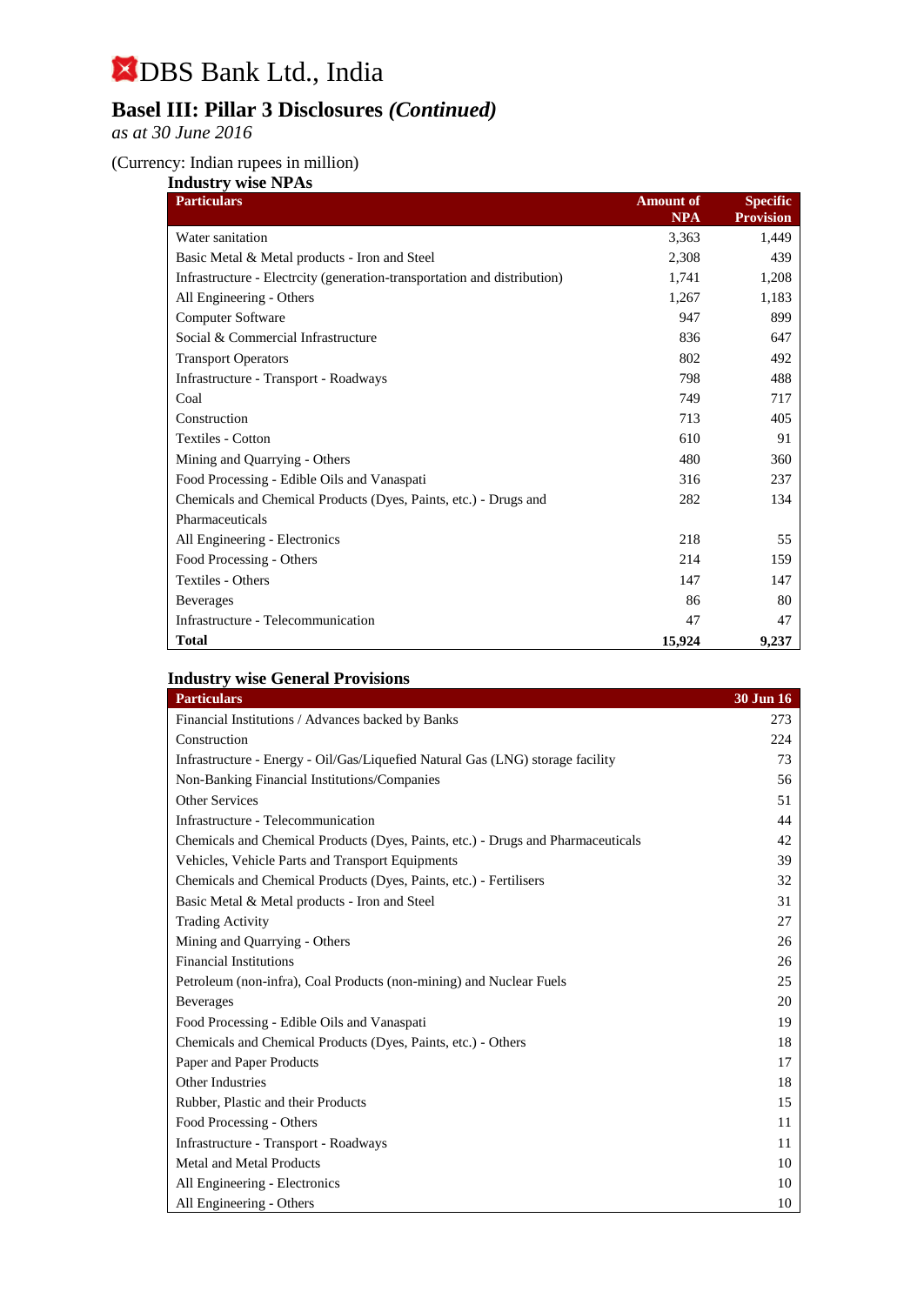### **Basel III: Pillar 3 Disclosures** *(Continued)*

*as at 30 June 2016*

(Currency: Indian rupees in million)

**Industry wise General Provisions (Continued)**

| <b>Particulars</b>                                                      | <b>30 Jun 16</b> |
|-------------------------------------------------------------------------|------------------|
| Infrastructure - Energy - Others                                        | 9                |
| <b>Transport Operators</b>                                              | 8                |
| Infrastructure - Electrity (generation-transportation and distribution) | 6                |
| Infrastructure - Transport - Ports                                      | 6                |
| Petro-chemicals                                                         | 6                |
| Computer Software                                                       | 5                |
| Wood and Wood Products                                                  | 4                |
| <b>Professional Services</b>                                            | 4                |
| Textiles - Others                                                       | 4                |
| Tourism, Hotel and Restaurants                                          |                  |
| Food Processing - Tea                                                   |                  |
| Glass & Glassware                                                       |                  |
| Cement and Cement Products                                              |                  |
| Aviation                                                                |                  |
| Leather and Leather products                                            |                  |
| <b>Textiles - Cotton</b>                                                |                  |
| Food processing - Sugar                                                 |                  |
| Infrastructure - Others                                                 |                  |
| <b>Total</b>                                                            | 1,191            |

### **Industry wise Specific Provisions (net of write-backs)**

| <b>Particulars</b>                            | <b>30 Jun 16</b> |
|-----------------------------------------------|------------------|
| Coal                                          | 364              |
| Food Processing - Edible Oils and Vanaspati   | 128              |
| Food Processing - Others                      | 54               |
| All Engineering - Electronics                 | 23               |
| Infrastructure - Water sanitation             | 15               |
| Infrastructure - Telecommunication            | (1)              |
| Basic Metal & Metal products - Iron and Steel | (7)              |
| <b>Total</b>                                  | 576              |

The Bank does not have overseas operations and hence amount of NPAs and past due loans are restricted to the domestic segment.

#### **Industry wise write-off's during the current period**

There were no write-off's during the current period.